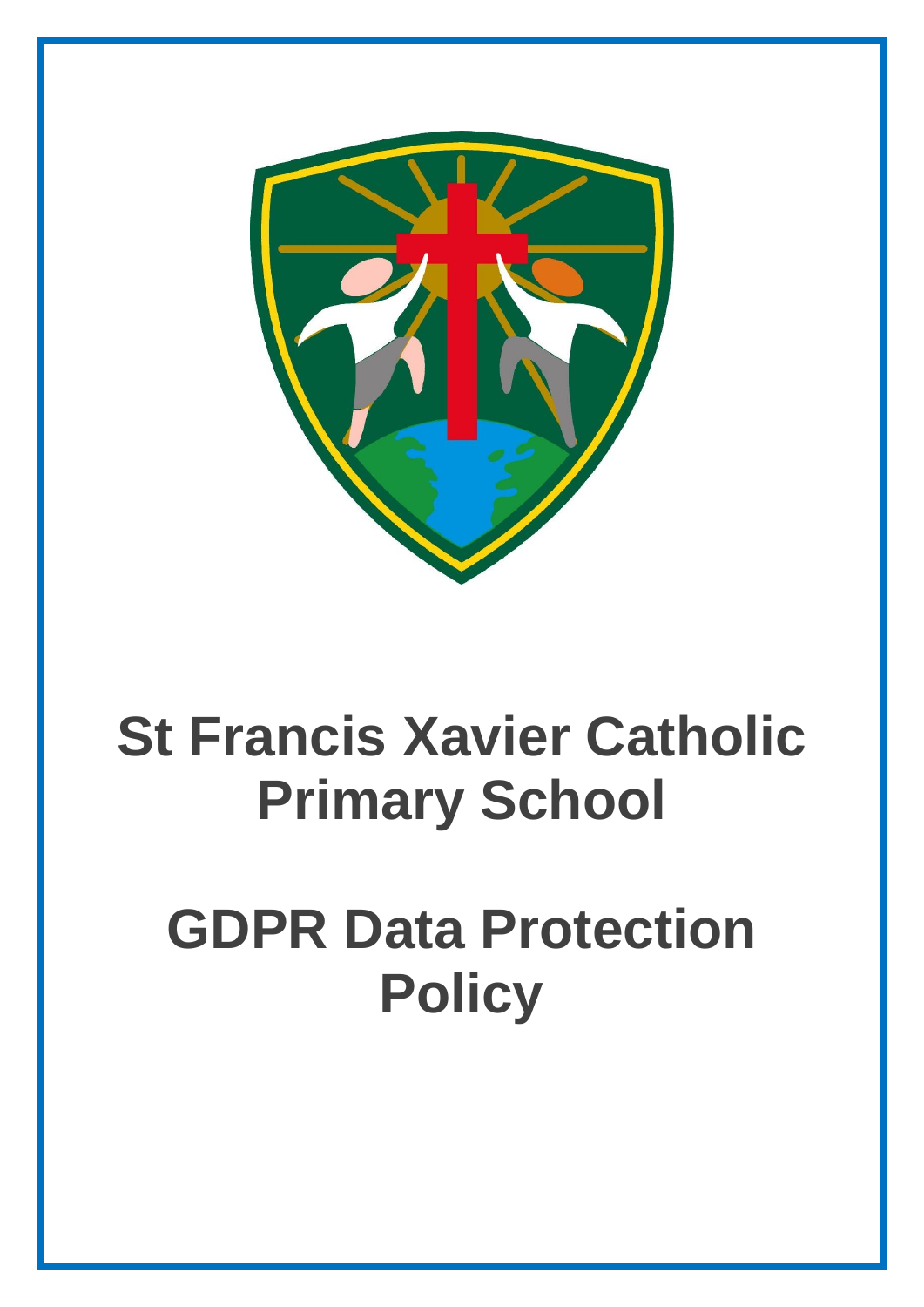#### **Contents:**

#### [Statement of intent](#page-2-0)

- 1. [Legal framework](#page-3-0)
- 2. [Applicable data](#page-3-1)
- 3. [Principles](#page-4-0)
- 4. [Accountability](#page-4-1)<br>5. Data protection
- [Data protection officer \(DPO\)](#page-5-0)
- 6. [Lawful processing](#page-6-0)
- 7. [Consent](#page-7-0)
- 8. [The right to be informed](#page-8-0)
- 9. [The right of access](#page-9-0)
- 10. [The right to rectification](#page-9-1)<br>11. The right to erasure
- [The right to erasure](#page-10-0)
- 12. [The right to restrict processing](#page-11-0)
- 13. [The right to data portability](#page-11-1)
- 14. [The right to object](#page-12-0)
- 15. [Automated decision making and profiling](#page-13-0)
- 16. [Privacy by design and privacy impact assessments](#page-14-0)
- 17. [Data breaches](#page-14-1)
- 18. [Data security](#page-15-0)<br>19. Publication of
- [Publication of information](#page-17-0)
- 20. [CCTV and photography](#page-17-1)
- 21. [Data retention](#page-18-0)
- 22. [DBS data](#page-18-1)
- 23. Policy review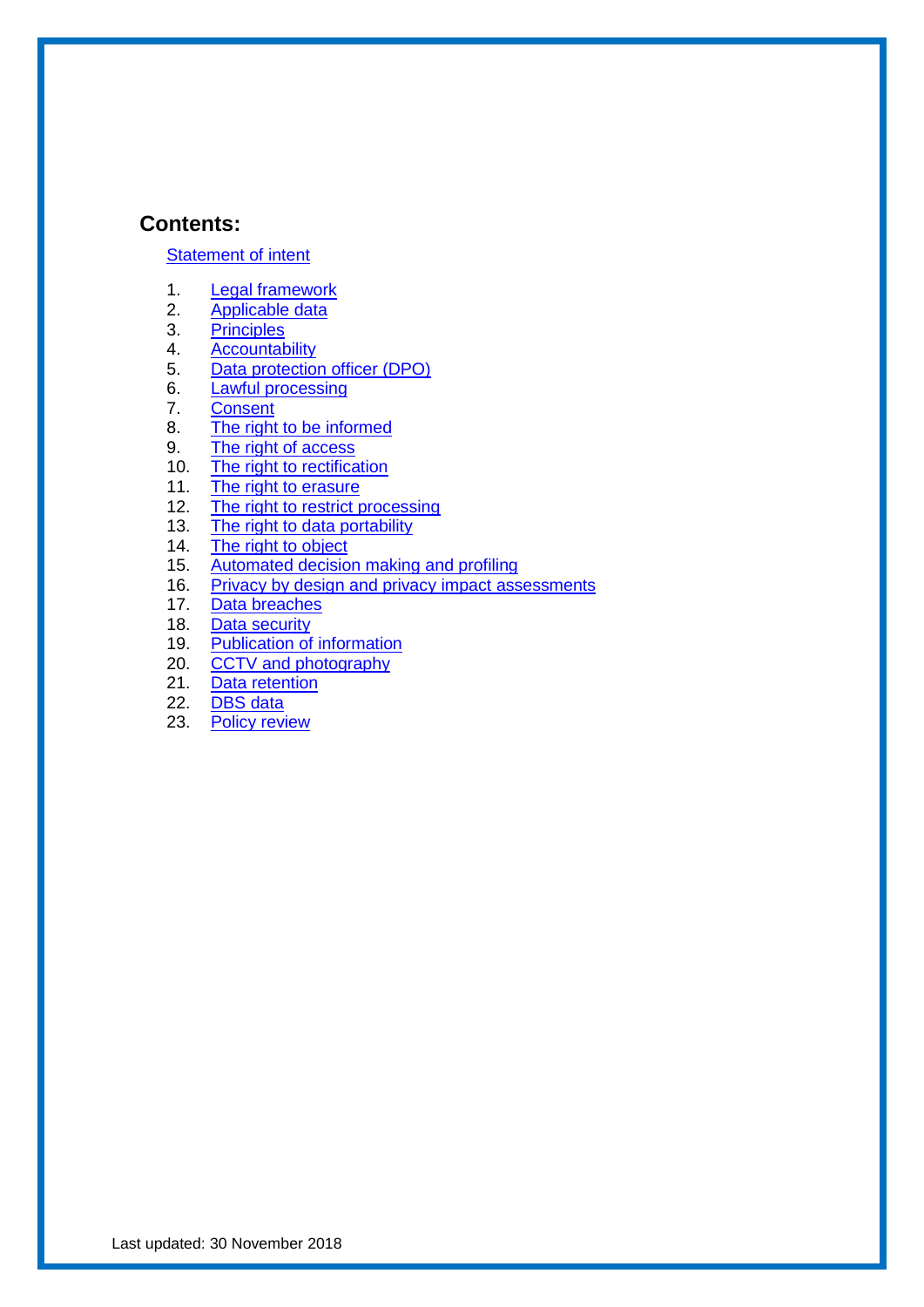## <span id="page-2-0"></span>**Statement of intent**

St Francis Xavier is required to keep and process certain information about its staff members and pupils in accordance with its legal obligations under the General Data Protection Regulation (GDPR).

The school may, from time to time, be required to share personal information about its staff or pupils with other organisations, mainly the LA, other schools and educational bodies, and potentially children's services.

This policy is in place to ensure all staff and governors are aware of their responsibilities and outlines how the school complies with the following core principles of the GDPR.

Organisational methods for keeping data secure are imperative, and St Francis Xavier believes that it is good practice to keep clear practical policies, backed up by written procedures.

This policy complies with the requirements set out in the GDPR, which came into effect on 25 May 2018. The government have confirmed that the UK's decision to leave the EU will not affect the commencement of the GDPR.

Signed by:

Head Teacher Date:

Chair of governors Date: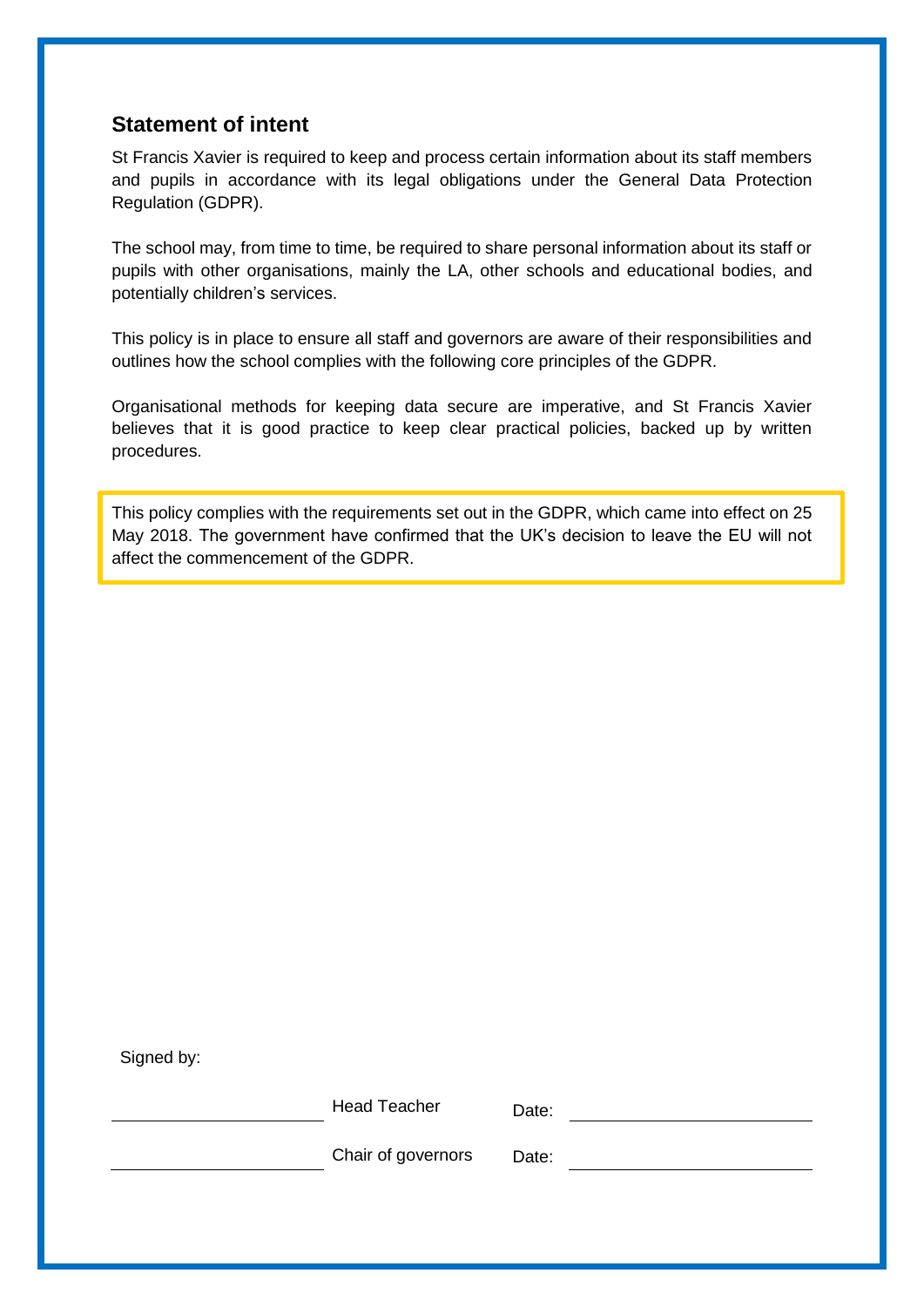# <span id="page-3-0"></span>**1. Legal framework**

- 1.1. This policy has due regard to legislation, including, but not limited to the following:
	- The General Data Protection Regulation (GDPR)
	- The Freedom of Information Act 2000
	- The Education (Pupil Information) (England) Regulations 2005 (as amended in 2016)
	- The Freedom of Information and Data Protection (Appropriate Limit and Fees) Regulations 2004
	- The School Standards and Framework Act 1998
- 1.2. This policy will also have regard to the following guidance:
	- Information Commissioner's Office (2017) 'Overview of the General Data Protection Regulation (GDPR)'
	- Information Commissioner's Office (2017) 'Preparing for the General Data Protection Regulation (GDPR) 12 steps to take now'
- 1.3. This policy will be implemented in conjunction with the following other school policies:
	- **Photography and Videos at School Policy**
	- **E-Safety Policy**

## <span id="page-3-1"></span>**2. Applicable data**

- 2.1. For the purpose of this policy, **personal data** refers to information that relates to an identifiable, living individual, including information such as an online identifier, e.g. an IP address. The GDPR applies to both automated personal data and to manual filing systems, where personal data is accessible according to specific criteria, as well as to chronologically ordered data and pseudonymised data, e.g. key-coded.
- 2.2. **Sensitive personal data** is referred to in the GDPR as 'special categories of personal data', which are broadly the same as those in the Data Protection Act (DPA) 1998. These specifically include the processing of genetic data, biometric data and data concerning health matters.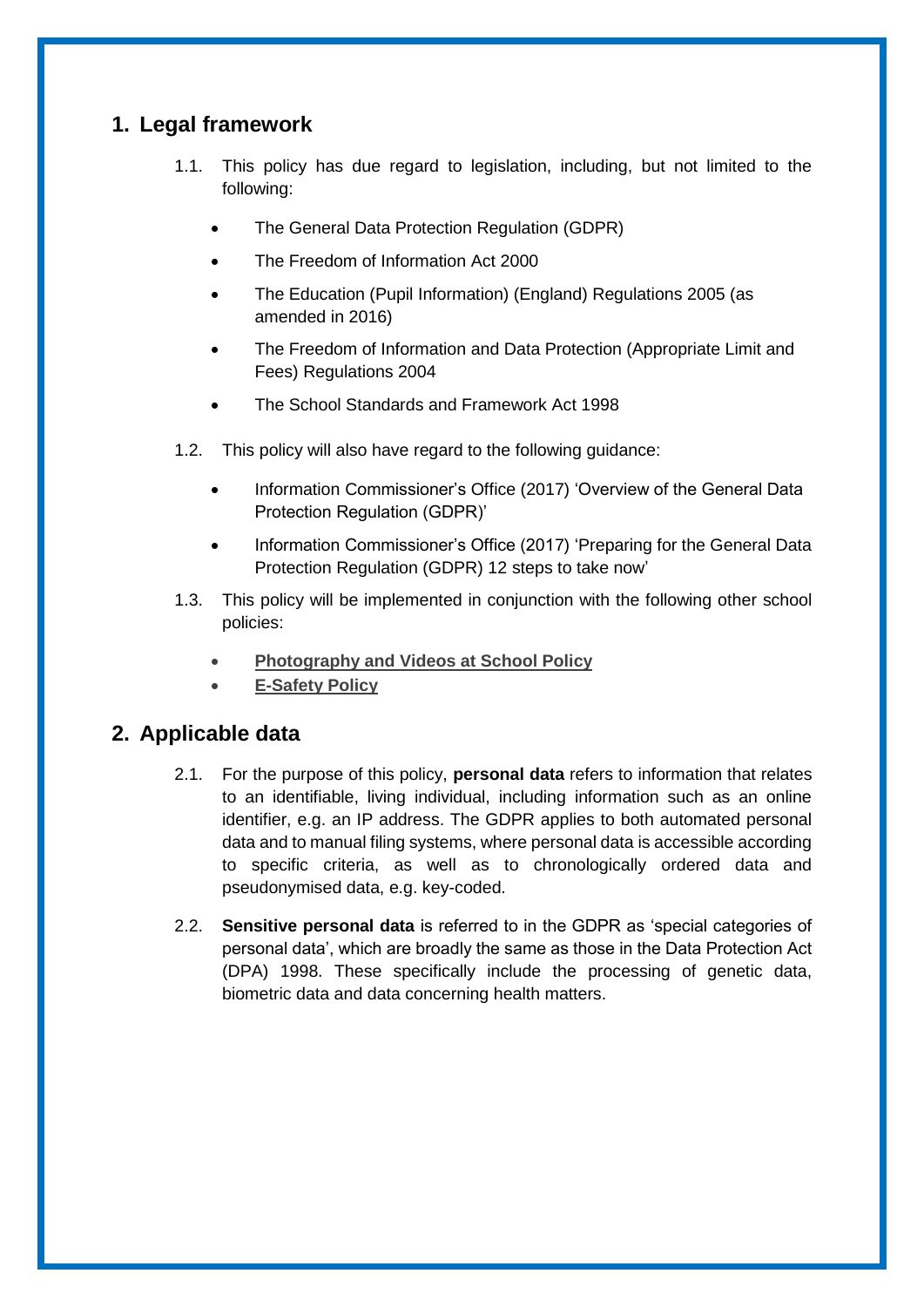# <span id="page-4-0"></span>**3. Principles**

- 3.1. In accordance with the requirements outlined in the GDPR, personal data will be:
	- Processed lawfully, fairly and in a transparent manner in relation to individuals.
	- Collected for specified, explicit and legitimate purposes and not further processed in a manner that is incompatible with those purposes; further processing for archiving purposes in the public interest, scientific or historical research purposes or statistical purposes shall not be considered to be incompatible with the initial purposes.
	- Adequate, relevant and limited to what is necessary in relation to the purposes for which they are processed.
	- Accurate and, where necessary, kept up-to-date; every reasonable step must be taken to ensure that personal data that are inaccurate, having regard to the purposes for which they are processed, are erased or rectified without delay.
	- Kept in a form which permits identification of data subjects for no longer than is necessary for the purposes for which the personal data are processed; personal data may be stored for longer periods, insofar as the personal data will be processed solely for archiving purposes in the public interest, scientific or historical research purposes or statistical purposes, subject to implementation of the appropriate technical and organisational measures required by the GDPR in order to safeguard the rights and freedoms of individuals.
	- Processed in a manner that ensures appropriate security of the personal data, including protection against unauthorised or unlawful processing and against accidental loss, destruction or damage, using appropriate technical or organisational measures.
- 3.2. The GDPR also requires that "the controller shall be responsible for, and able to demonstrate, compliance with the principles".

# <span id="page-4-1"></span>**4. Accountability**

- 4.1. St Francis Xavier will implement appropriate technical and organisational measures to demonstrate that data is processed in line with the principles set out in the GDPR.
- 4.2. The school will provide comprehensive, clear and transparent privacy policies.
- 4.3. Records of activities relating to higher risk processing will be maintained, such as the processing of special categories data or that in relation to criminal convictions and offences.
- 4.4. Internal records of processing activities will include the following: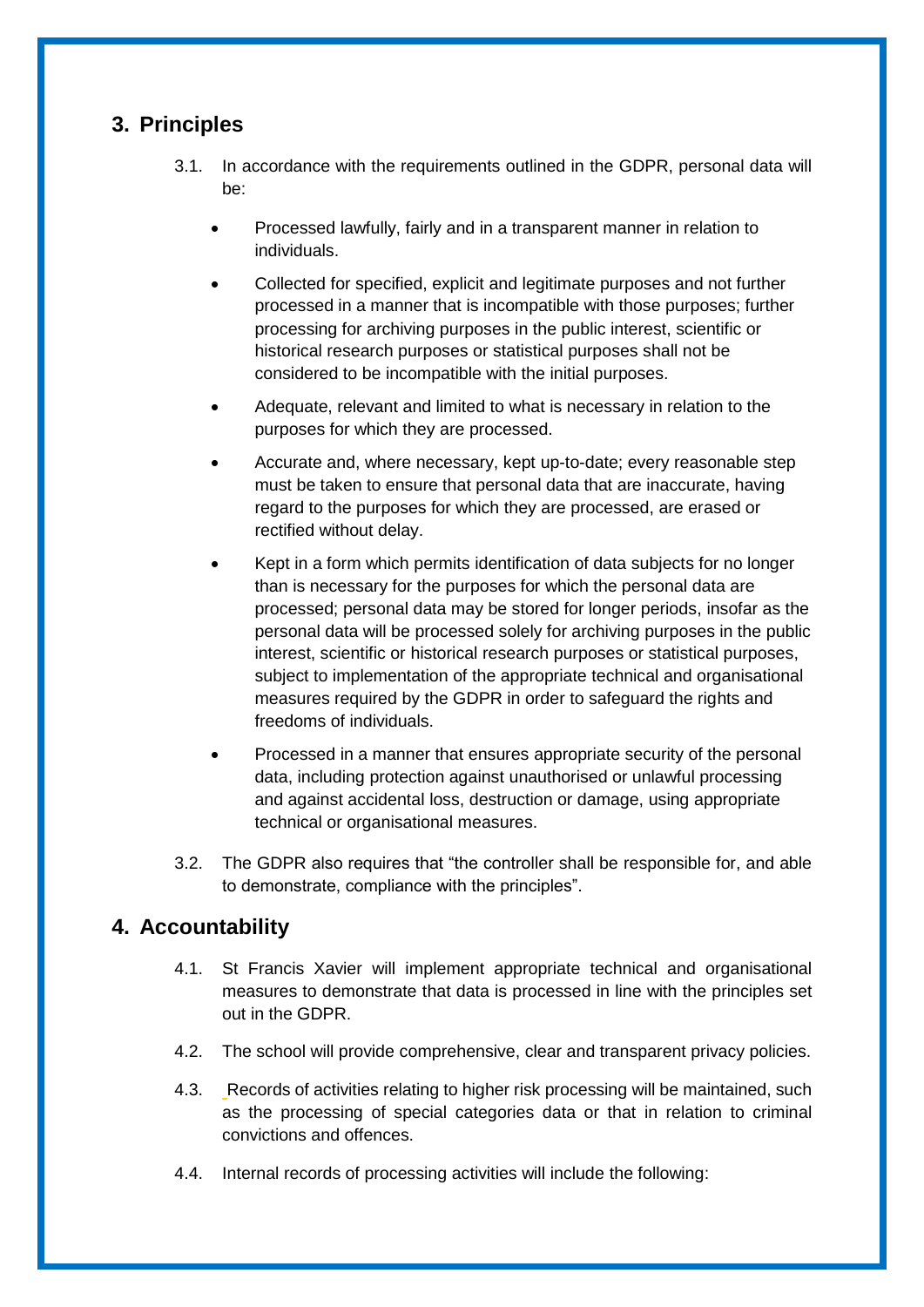- Name and details of the organisation
- Purpose(s) of the processing
- Description of the categories of individuals and personal data
- Retention schedules
- Categories of recipients of personal data
- Description of technical and organisational security measures
- Details of transfers to third countries, including documentation of the transfer mechanism safeguards in place
- 4.5. The school will implement measures that meet the principles of data protection by design and data protection by default, such as:
	- Data minimisation.
	- Pseudonymisation.
	- Transparency.
	- Allowing individuals to monitor processing.
	- Continuously creating and improving security features.
- 4.6. Data protection impact assessments will be used, where appropriate.

## <span id="page-5-0"></span>**5. Data protection officer (DPO)**

- 5.1. A DPO will be appointed in order to:
	- Inform and advise the school and its employees about their obligations to comply with the GDPR and other data protection laws.
	- Monitor the school's compliance with the GDPR and other laws, including managing internal data protection activities, advising on data protection impact assessments, conducting internal audits, and providing the required training to staff members.
- 5.2. An existing employee will be appointed to the role of DPO provided that their duties are compatible with the duties of the DPO and do not lead to a conflict of interests.
- 5.3. The individual appointed as DPO will have professional experience and knowledge of data protection law, particularly that in relation to schools.
- 5.4. The DPO will report to the highest level of management at the school, which is the Daniel Doyle – the head teacher supported by Caroline Caddick – the Designated Information Controller..
- 5.5. The DPO will operate independently and will not be dismissed or penalised for performing their task.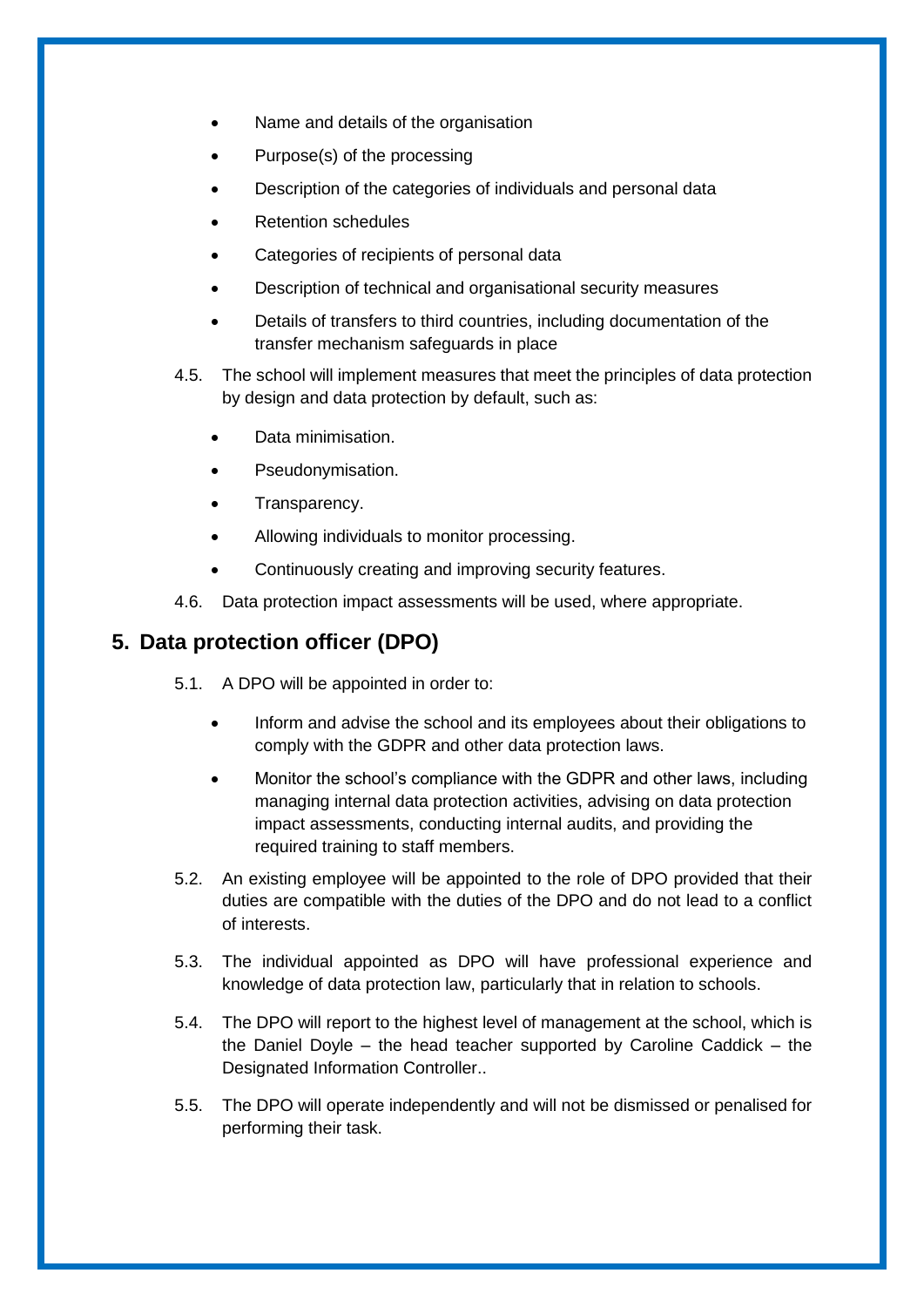5.6. Sufficient resources will be provided to the DPO to enable them to meet their GDPR obligations.

## <span id="page-6-0"></span>**6. Lawful processing**

- 6.1. The legal basis for processing data will be identified and documented prior to data being processed.
- 6.2. The school will act as a data processor; however, this role may also be undertaken by other third parties.
- 6.3. Under the GDPR, data will be lawfully processed under the following conditions:
	- The consent of the data subject has been obtained.
	- Processing is necessary for:
		- Compliance with a legal obligation.
		- The performance of a task carried out in the public interest or in the exercise of official authority vested in the controller.
		- For the performance of a contract with the data subject or to take steps to enter into a contract.
		- Protecting the vital interests of a data subject or another person.
		- For the purposes of legitimate interests pursued by the controller or a third party, except where such interests are overridden by the interests, rights or freedoms of the data subject. (This condition is not available to processing undertaken by the school in the performance of its tasks.)
- 6.4. Sensitive data will only be processed under the following conditions:
	- Explicit consent of the data subject, unless reliance on consent is prohibited by EU or Member State law.
	- Processing carried out by a not-for-profit body with a political, philosophical, religious or trade union aim provided the processing relates only to members or former members (or those who have regular contact with it in connection with those purposes) and provided there is no disclosure to a third party without consent.
	- Processing relates to personal data manifestly made public by the data subject.
	- Processing is necessary for:
		- Carrying out obligations under employment, social security or social protection law, or a collective agreement.
		- Protecting the vital interests of a data subject or another individual where the data subject is physically or legally incapable of giving consent.
		- The establishment, exercise or defence of legal claims or where courts are acting in their judicial capacity.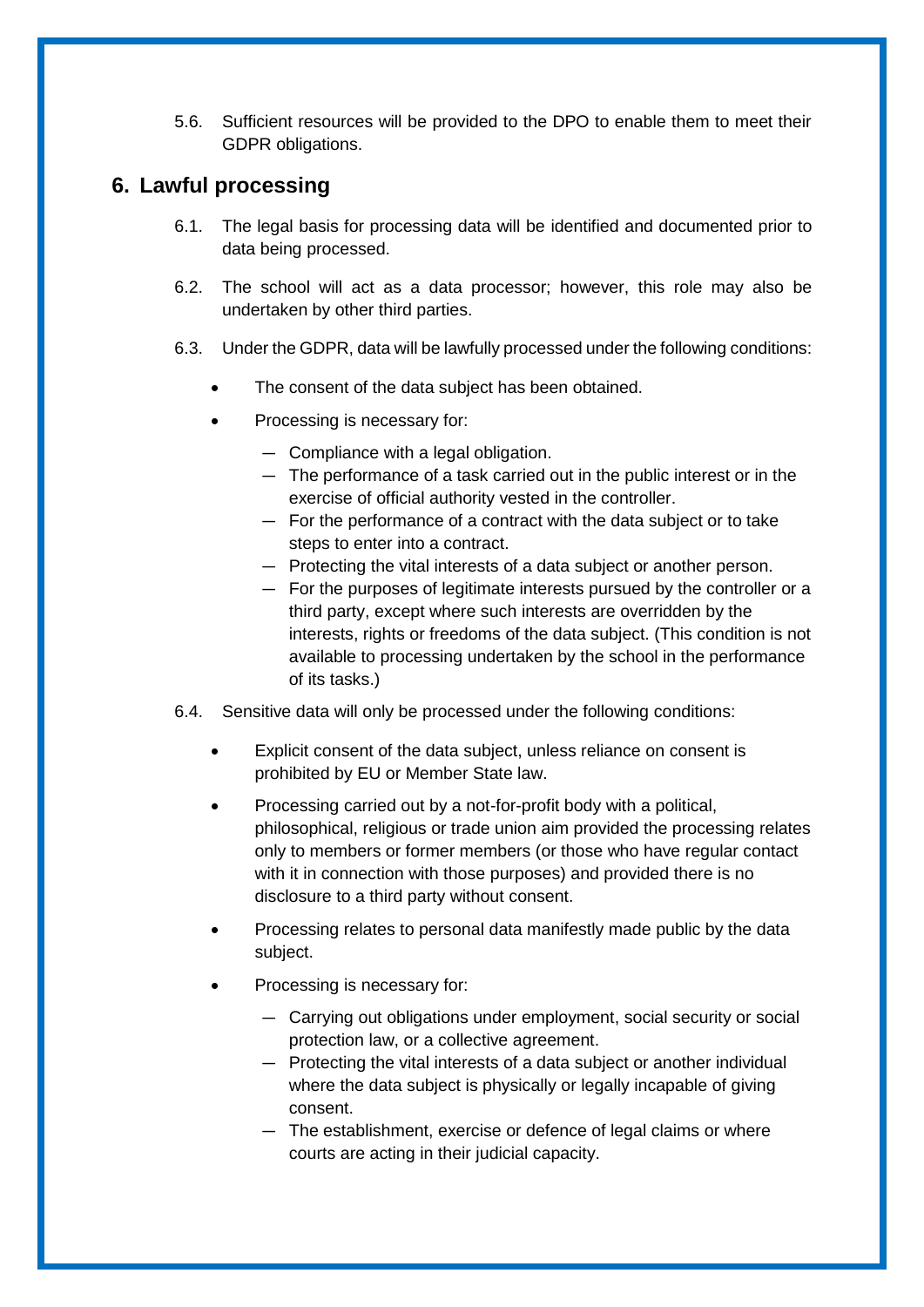- Reasons of substantial public interest on the basis of Union or Member State law which is proportionate to the aim pursued and which contains appropriate safeguards.
- The purposes of preventative or occupational medicine, for assessing the working capacity of the employee, medical diagnosis, the provision of health or social care or treatment or management of health or social care systems and services on the basis of Union or Member State law or a contract with a health professional.
- Reasons of public interest in the area of public health, such as protecting against serious cross-border threats to health or ensuring high standards of healthcare and of medicinal products or medical devices.
- Archiving purposes in the public interest, or scientific and historical research purposes or statistical purposes in accordance with Article 89(1).

# <span id="page-7-0"></span>**7. Consent**

- 7.1. Consent will be sought prior to processing any data which cannot be done so under any other lawful basis, such as complying with a regulatory requirement.
- 7.2. Consent must be a positive indication. It cannot be inferred from silence, inactivity or pre-ticked boxes.
- 7.3. Consent will only be accepted where it is freely given, specific, informed and an unambiguous indication of the individual's wishes.
- 7.4. Where consent is given, a record will be kept documenting how and when consent was given.
- 7.5. The school ensures that consent mechanisms meet the standards of the GDPR. Where the standard of consent cannot be met, an alternative legal basis for processing the data must be found, or the processing must cease.
- 7.6. Consent accepted under the DPA will be reviewed to ensure it meets the standards of the GDPR; however, acceptable consent obtained under the DPA will not be reobtained.
- 7.7. Consent can be withdrawn by the individual at any time.
- 7.8. Where a child is under the age of 16, the consent of parents will be sought prior to the processing of their data, except where the processing is related to preventative or counselling services offered directly to a child.
- 7.9. When gaining pupil consent, consideration will be given to the age, maturity and mental capacity of the pupil in question. Consent will only be gained from pupils where it is deemed that the pupil has a sound understanding of what they are consenting to.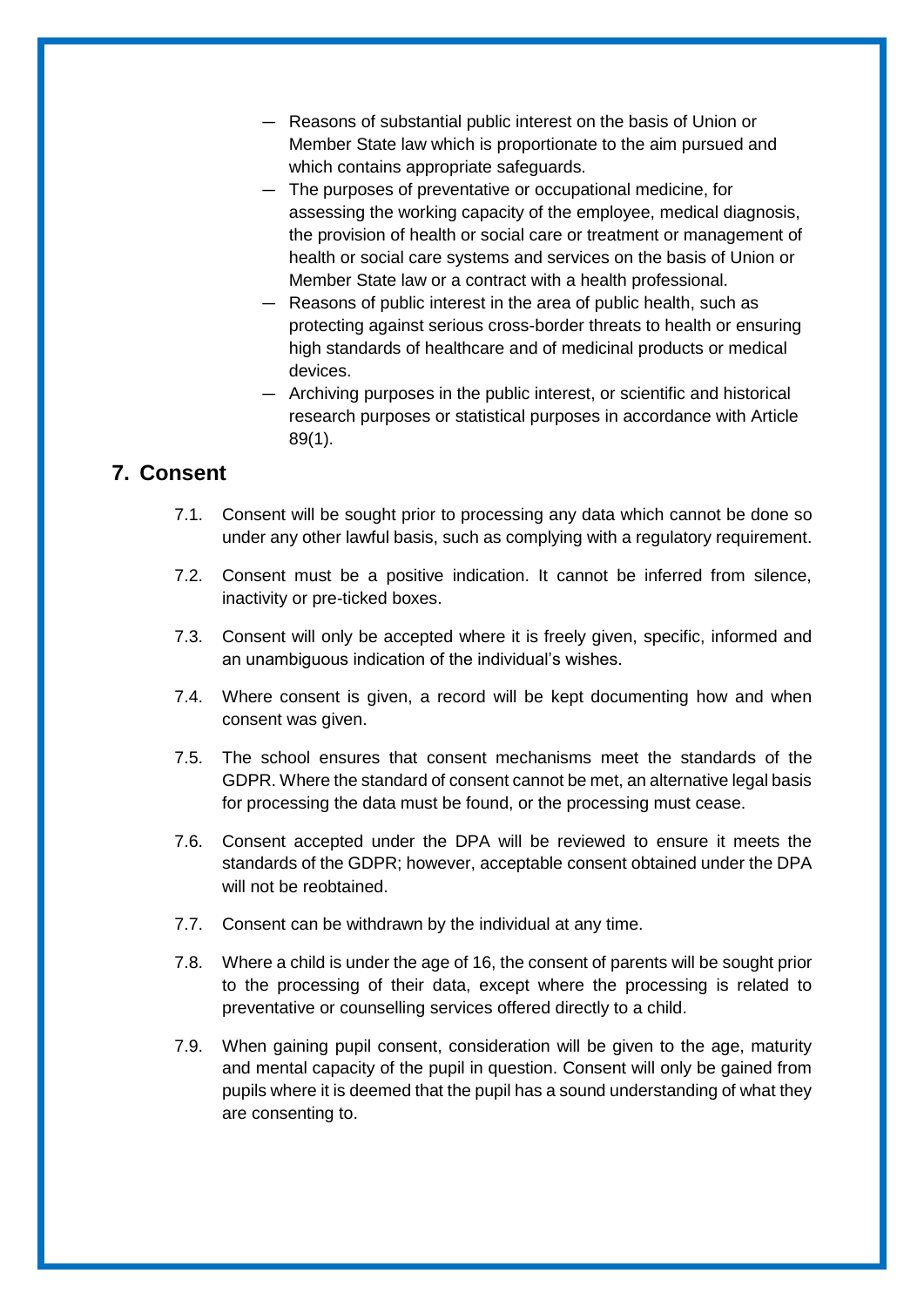# <span id="page-8-0"></span>**8. The right to be informed**

- 8.1. The privacy notice supplied to individuals in regards to the processing of their personal data will be written in clear, plain language which is concise, transparent, easily accessible and free of charge.
- 8.2. If services are offered directly to a child, the school will ensure that the privacy notice is written in a clear, plain manner that the child will understand.
- 8.3. In relation to data obtained both directly from the data subject and not obtained directly from the data subject, the following information will be supplied within the privacy notice:
	- The contact details of the controller (the school), and where applicable, the controller's representative, as well and the DPO.
	- The purpose of, and the legal basis for, processing the data.
	- The legitimate interests of the controller or third party.
	- Any recipient or categories of recipients of the personal data.
	- Details of transfers to third countries and the safeguards in place.
	- The retention period of criteria used to determine the retention period.
	- The existence of the data subject's rights, including the right to:
		- Withdraw consent at any time.
		- Lodge a complaint with a supervisory authority.
	- The existence of automated decision making, including profiling, how decisions are made, the significance of the process and the consequences.
- 8.4. Where data is obtained directly from the data subject, information regarding whether the provision of personal data is part of a statutory or contractual requirement, as well as any possible consequences of failing to provide the personal data, will be provided.
- 8.5. Where data is not obtained directly from the data subject, information regarding the categories of personal data that the school holds, the source that the personal data originates from and whether it came from publicly accessible sources, will be provided.
- 8.6. For data obtained directly from the data subject, this information will be supplied at the time the data is obtained.
- 8.7. In relation to data that is not obtained directly from the data subject, this information will be supplied:
	- Within one month of having obtained the data.
	- If disclosure to another recipient is envisaged, at the latest, before the data are disclosed.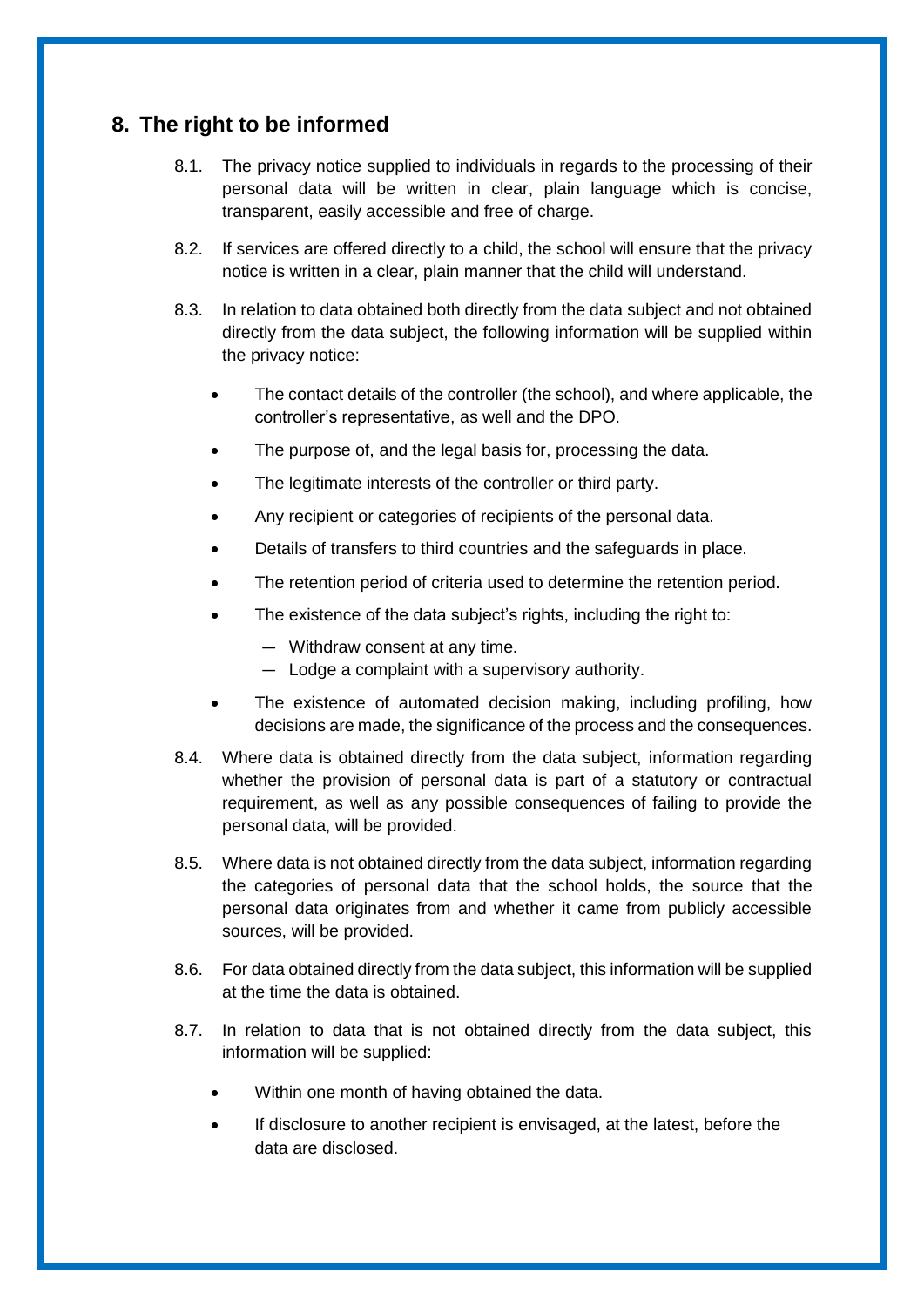If the data are used to communicate with the individual, at the latest, when the first communication takes place.

## <span id="page-9-0"></span>**9. The right of access**

- 9.1. Individuals have the right to obtain confirmation that their data is being processed.
- 9.2. Individuals have the right to submit a subject access request (SAR) to gain access to their personal data in order to verify the lawfulness of the processing.
- 9.3. The school will verify the identity of the person making the request before any information is supplied.
- 9.4. A copy of the information will be supplied to the individual free of charge; however, the school may impose a 'reasonable fee' to comply with requests for further copies of the same information.
- 9.5. Where a SAR has been made electronically, the information will be provided in a commonly used electronic format.
- 9.6. Where a request is manifestly unfounded, excessive or repetitive, a reasonable fee will be charged.
- 9.7. All fees will be based on the administrative cost of providing the information.
- 9.8. All requests will be responded to without delay and at the latest, within one month of receipt.
- 9.9. In the event of numerous or complex requests, the period of compliance will be extended by a further two months. The individual will be informed of this extension, and will receive an explanation of why the extension is necessary, within one month of the receipt of the request.
- 9.10. Where a request is manifestly unfounded or excessive, the school holds the right to refuse to respond to the request. The individual will be informed of this decision and the reasoning behind it, as well as their right to complain to the supervisory authority and to a judicial remedy, within one month of the refusal.
- 9.11. In the event that a large quantity of information is being processed about an individual, the school will ask the individual to specify the information the request is in relation to.

#### <span id="page-9-1"></span>**10. The right to rectification**

- 10.1. Individuals are entitled to have any inaccurate or incomplete personal data rectified.
- 10.2. Where the personal data in question has been disclosed to third parties, the school will inform them of the rectification where possible.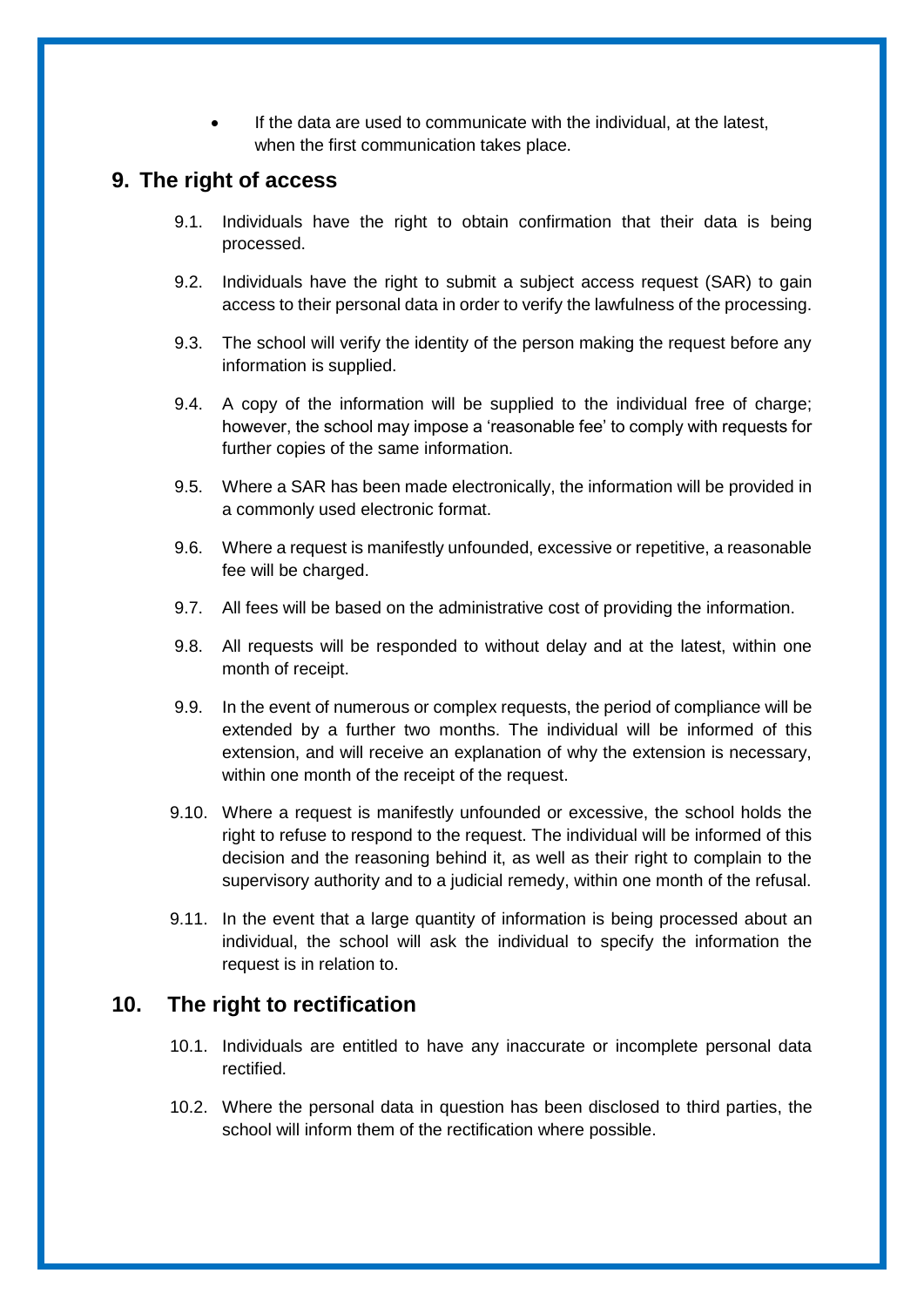- 10.3. Where appropriate, the school will inform the individual about the third parties that the data has been disclosed to.
- 10.4. Requests for rectification will be responded to within one month; this will be extended by two months where the request for rectification is complex.
- 10.5. Where no action is being taken in response to a request for rectification, the school will explain the reason for this to the individual, and will inform them of their right to complain to the supervisory authority and to a judicial remedy.

#### <span id="page-10-0"></span>**11. The right to erasure**

- 11.1. Individuals hold the right to request the deletion or removal of personal data where there is no compelling reason for its continued processing.
- 11.2. Individuals have the right to erasure in the following circumstances:
	- Where the personal data is no longer necessary in relation to the purpose for which it was originally collected/processed
	- When the individual withdraws their consent
	- When the individual objects to the processing and there is no overriding legitimate interest for continuing the processing
	- The personal data was unlawfully processed
	- The personal data is required to be erased in order to comply with a legal obligation
	- The personal data is processed in relation to the offer of information society services to a child
- 11.3. The school has the right to refuse a request for erasure where the personal data is being processed for the following reasons:
	- To exercise the right of freedom of expression and information
	- To comply with a legal obligation for the performance of a public interest task or exercise of official authority
	- For public health purposes in the public interest
	- For archiving purposes in the public interest, scientific research, historical research or statistical purposes
	- The exercise or defence of legal claims
- 11.4. As a child may not fully understand the risks involved in the processing of data when consent is obtained, special attention will be given to existing situations where a child has given consent to processing and they later request erasure of the data, regardless of age at the time of the request.
- 11.5. Where personal data has been disclosed to third parties, they will be informed about the erasure of the personal data, unless it is impossible or involves disproportionate effort to do so.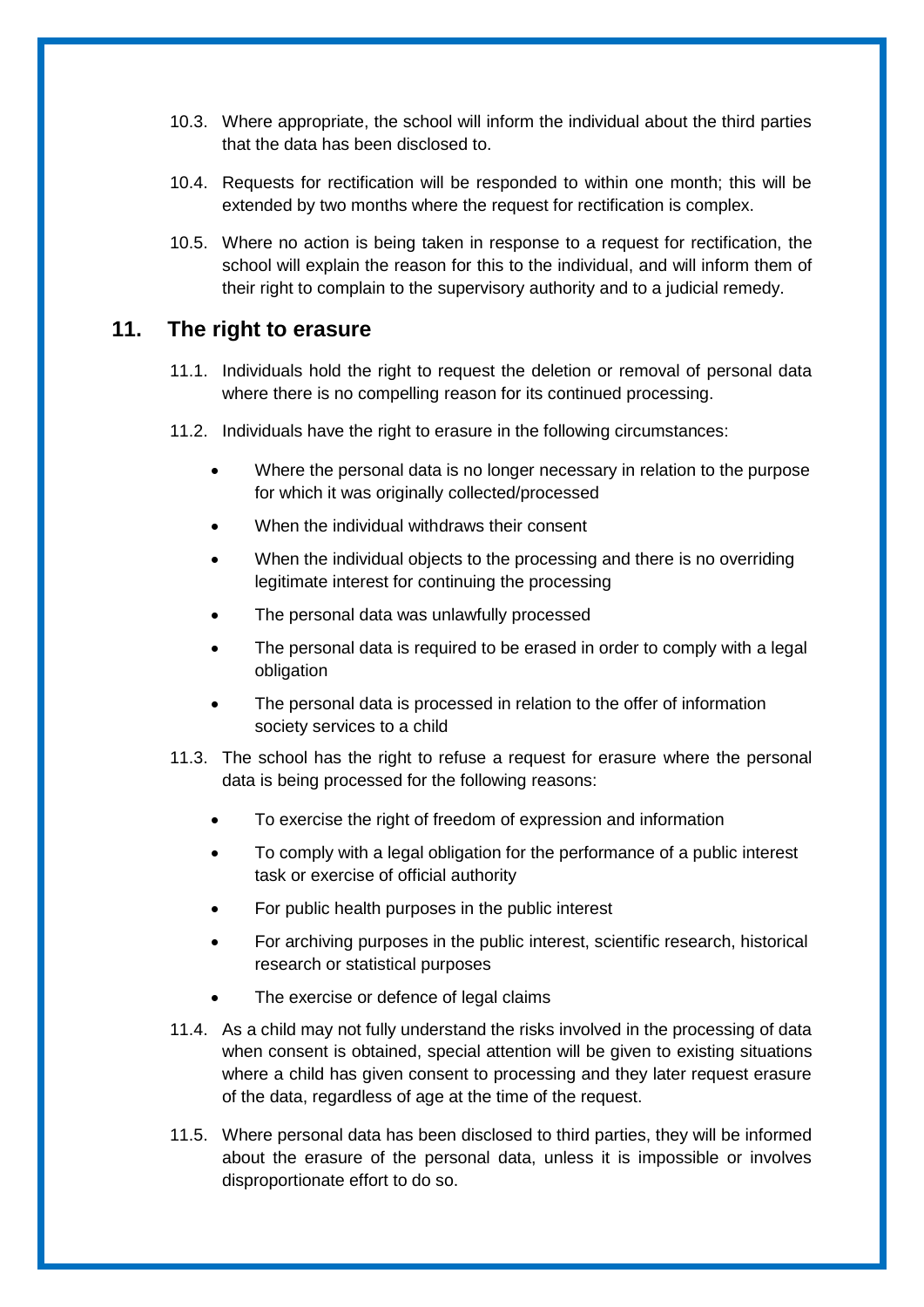11.6. Where personal data has been made public within an online environment, the school will inform other organisations who process the personal data to erase links to and copies of the personal data in question.

## <span id="page-11-0"></span>**12. The right to restrict processing**

- 12.1. Individuals have the right to block or suppress the school's processing of personal data.
- 12.2. In the event that processing is restricted, the school will store the personal data, but not further process it, guaranteeing that just enough information about the individual has been retained to ensure that the restriction is respected in future.
- 12.3. The school will restrict the processing of personal data in the following circumstances:
	- Where an individual contests the accuracy of the personal data, processing will be restricted until the school has verified the accuracy of the data
	- Where an individual has objected to the processing and the school is considering whether their legitimate grounds override those of the individual
	- Where processing is unlawful and the individual opposes erasure and requests restriction instead
	- Where the school no longer needs the personal data but the individual requires the data to establish, exercise or defend a legal claim
- 12.4. If the personal data in question has been disclosed to third parties, the school will inform them about the restriction on the processing of the personal data, unless it is impossible or involves disproportionate effort to do so.
- 12.5. The school will inform individuals when a restriction on processing has been lifted.

## <span id="page-11-1"></span>**13. The right to data portability**

- 13.1. Individuals have the right to obtain and reuse their personal data for their own purposes across different services.
- 13.2. Personal data can be easily moved, copied or transferred from one IT environment to another in a safe and secure manner, without hindrance to usability.
- 13.3. The right to data portability only applies in the following cases:
	- To personal data that an individual has provided to a controller
	- Where the processing is based on the individual's consent or for the performance of a contract
	- When processing is carried out by automated means.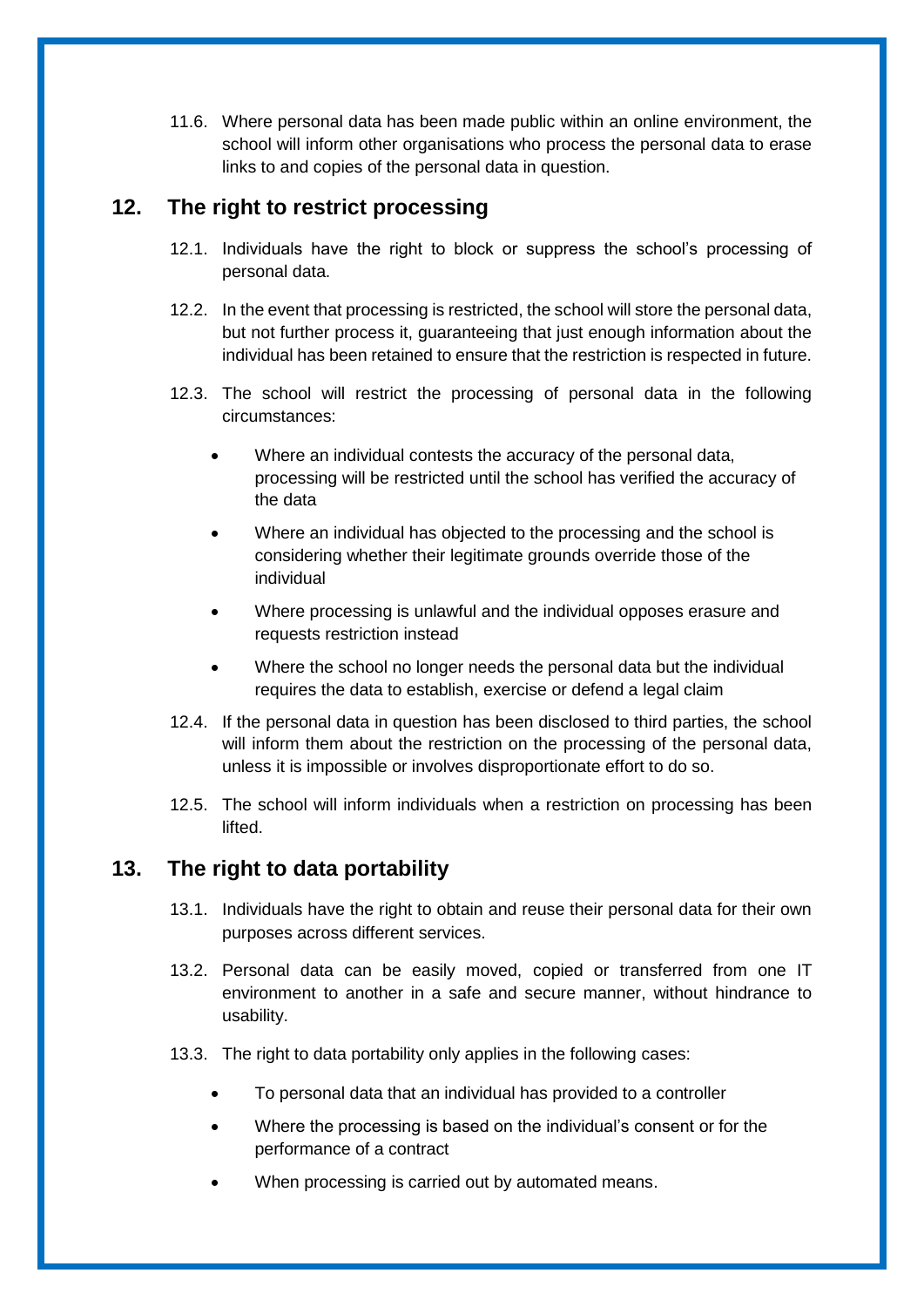- 13.4. Personal data will be provided in a structured, commonly used and machinereadable form.
- 13.5. The school will provide the information free of charge.
- 13.6. Where feasible, data will be transmitted directly to another organisation at the request of the individual.
- 13.7. The school is not required to adopt or maintain processing systems which are technically compatible with other organisations.
- 13.8. In the event that the personal data concerns more than one individual, the school will consider whether providing the information would prejudice the rights of any other individual.
- 13.9. The school will respond to any requests for portability within one month.
- 13.10. Where the request is complex, or a number of requests have been received, the timeframe can be extended by two months, ensuring that the individual is informed of the extension and the reasoning behind it within one month of the receipt of the request.
- 13.11. Where no action is being taken in response to a request, the school will, without delay and at the latest within one month, explain to the individual the reason for this and will inform them of their right to complain to the supervisory authority and to a judicial remedy.

#### <span id="page-12-0"></span>**14. The right to object**

- 14.1. The school will inform individuals of their right to object at the first point of communication, and this information will be outlined in the privacy notice and explicitly brought to the attention of the data subject, ensuring that it is presented clearly and separately from any other information.
- 14.2. Individuals have the right to object to the following:
	- Processing based on legitimate interests or the performance of a task in the public interest
	- Direct marketing
	- Processing for purposes of scientific or historical research and statistics.
- 14.3. Where personal data is processed for the performance of a legal task or legitimate interests:
	- An individual's grounds for objecting must relate to his or her particular situation.
	- The school will stop processing the individual's personal data unless the processing is for the establishment, exercise or defence of legal claims, or, where the school can demonstrate compelling legitimate grounds for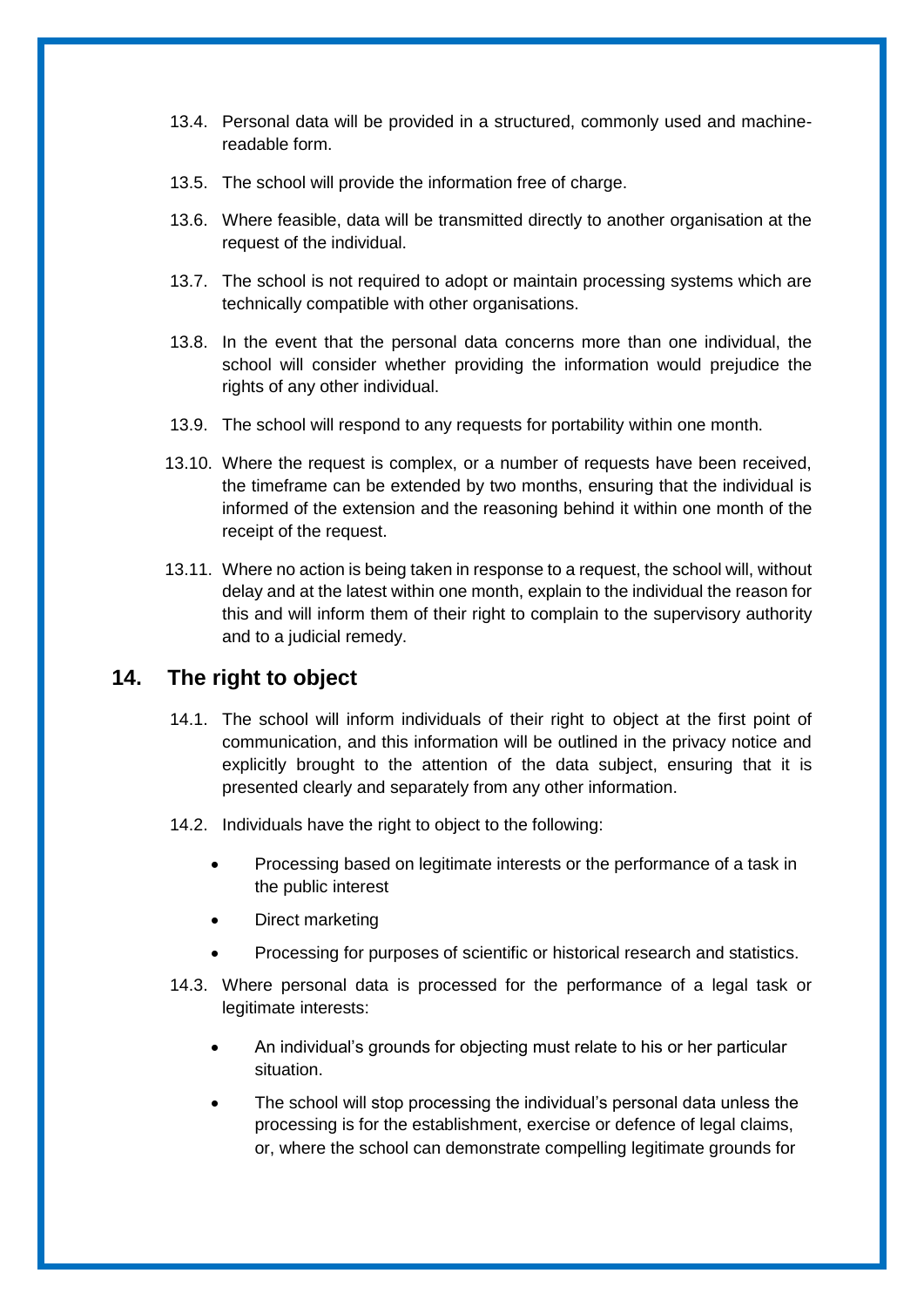the processing, which override the interests, rights and freedoms of the individual.

- 14.4. Where personal data is processed for direct marketing purposes:
	- The school will stop processing personal data for direct marketing purposes as soon as an objection is received.
	- The school cannot refuse an individual's objection regarding data that is being processed for direct marketing purposes.

14.5. Where personal data is processed for research purposes:

- The individual must have grounds relating to their particular situation in order to exercise their right to object.
- Where the processing of personal data is necessary for the performance of a public interest task, the school is not required to comply with an objection to the processing of the data.
- 14.6. Where the processing activity is outlined above, but is carried out online, the school will offer a method for individuals to object online.

#### <span id="page-13-0"></span>**15. Automated decision making and profiling**

- 15.1. Individuals have the right not to be subject to a decision when:
	- It is based on automated processing, e.g. profiling.
	- It produces a legal effect or a similarly significant effect on the individual.
- 15.2. The school will take steps to ensure that individuals are able to obtain human intervention, express their point of view, and obtain an explanation of the decision and challenge it.
- 15.3. When automatically processing personal data for profiling purposes, the school will ensure that the appropriate safeguards are in place, including:
	- Ensuring processing is fair and transparent by providing meaningful information about the logic involved, as well as the significance and the predicted impact.
	- Using appropriate mathematical or statistical procedures.
	- Implementing appropriate technical and organisational measures to enable inaccuracies to be corrected and minimise the risk of errors.
	- Securing personal data in a way that is proportionate to the risk to the interests and rights of the individual and prevents discriminatory effects.
- 15.4. Automated decisions must not concern a child or be based on the processing of sensitive data, unless:
	- The school has the explicit consent of the individual.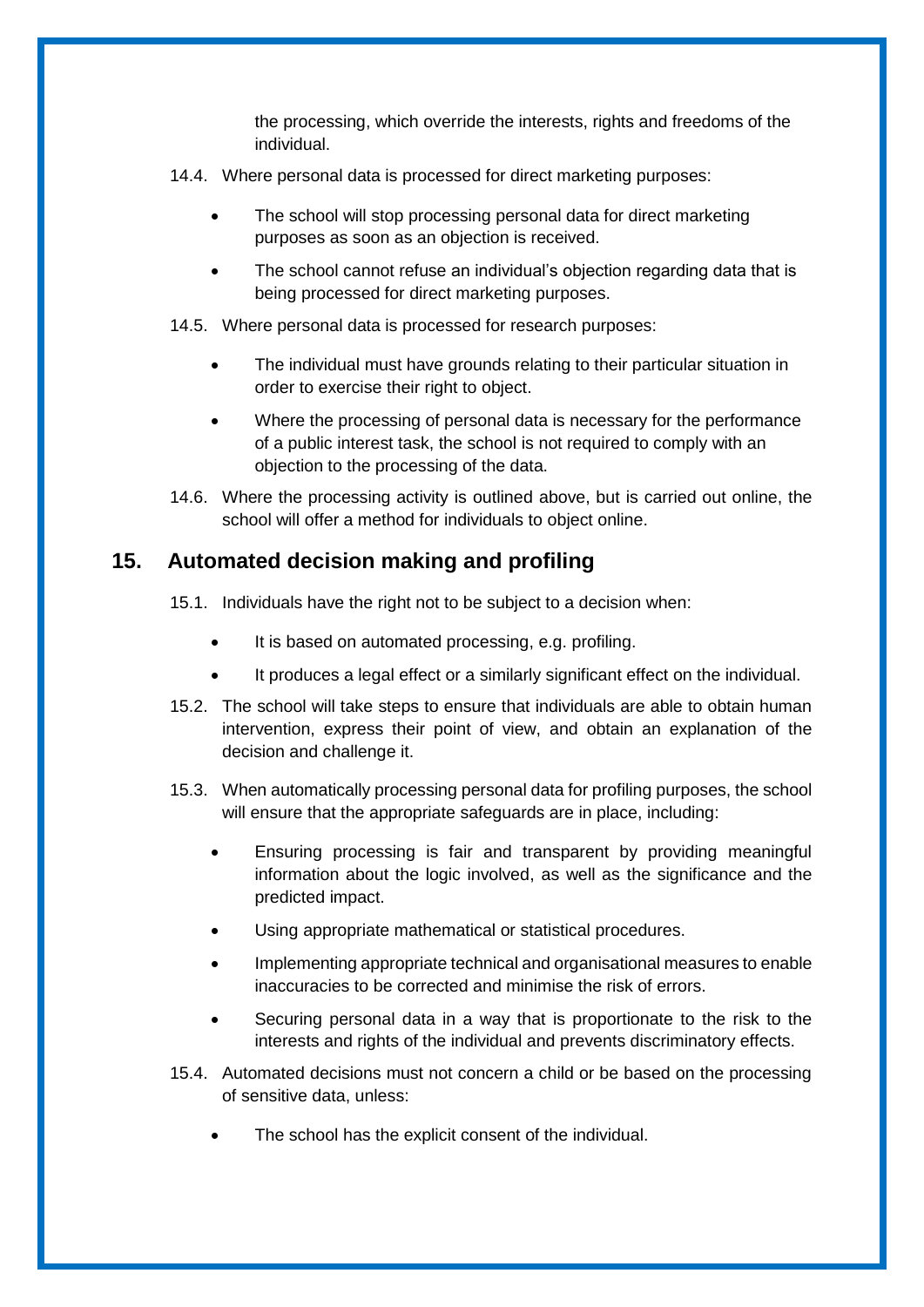The processing is necessary for reasons of substantial public interest on the basis of Union/Member State law.

# <span id="page-14-0"></span>**16. Privacy by design and privacy impact assessments**

- 16.1. The school will act in accordance with the GDPR by adopting a privacy by design approach and implementing technical and organisational measures which demonstrate how the school has considered and integrated data protection into processing activities.
- 16.2. Data protection impact assessments (DPIAs) will be used to identify the most effective method of complying with the school's data protection obligations and meeting individuals' expectations of privacy.
- 16.3. DPIAs will allow the school to identify and resolve problems at an early stage, thus reducing associated costs and preventing damage from being caused to the school's reputation which might otherwise occur.
- 16.4. A DPIA will be carried out when using new technologies or when the processing is likely to result in a high risk to the rights and freedoms of individuals.
- 16.5. A DPIA will be used for more than one project, where necessary.
- 16.6. High risk processing includes, but is not limited to, the following:
	- Systematic and extensive processing activities, such as profiling
	- Large scale processing of special categories of data or personal data which is in relation to criminal convictions or offences
	- The use of CCTV.
- 16.7. The school will ensure that all DPIAs include the following information:
	- A description of the processing operations and the purposes
	- An assessment of the necessity and proportionality of the processing in relation to the purpose
	- An outline of the risks to individuals
	- The measures implemented in order to address risk
- 16.8. Where a DPIA indicates high risk data processing, the school will consult the ICO to seek its opinion as to whether the processing operation complies with the GDPR.

### <span id="page-14-1"></span>**17. Data breaches**

17.1. The term 'personal data breach' refers to a breach of security which has led to the destruction, loss, alteration, unauthorised disclosure of, or access to, personal data.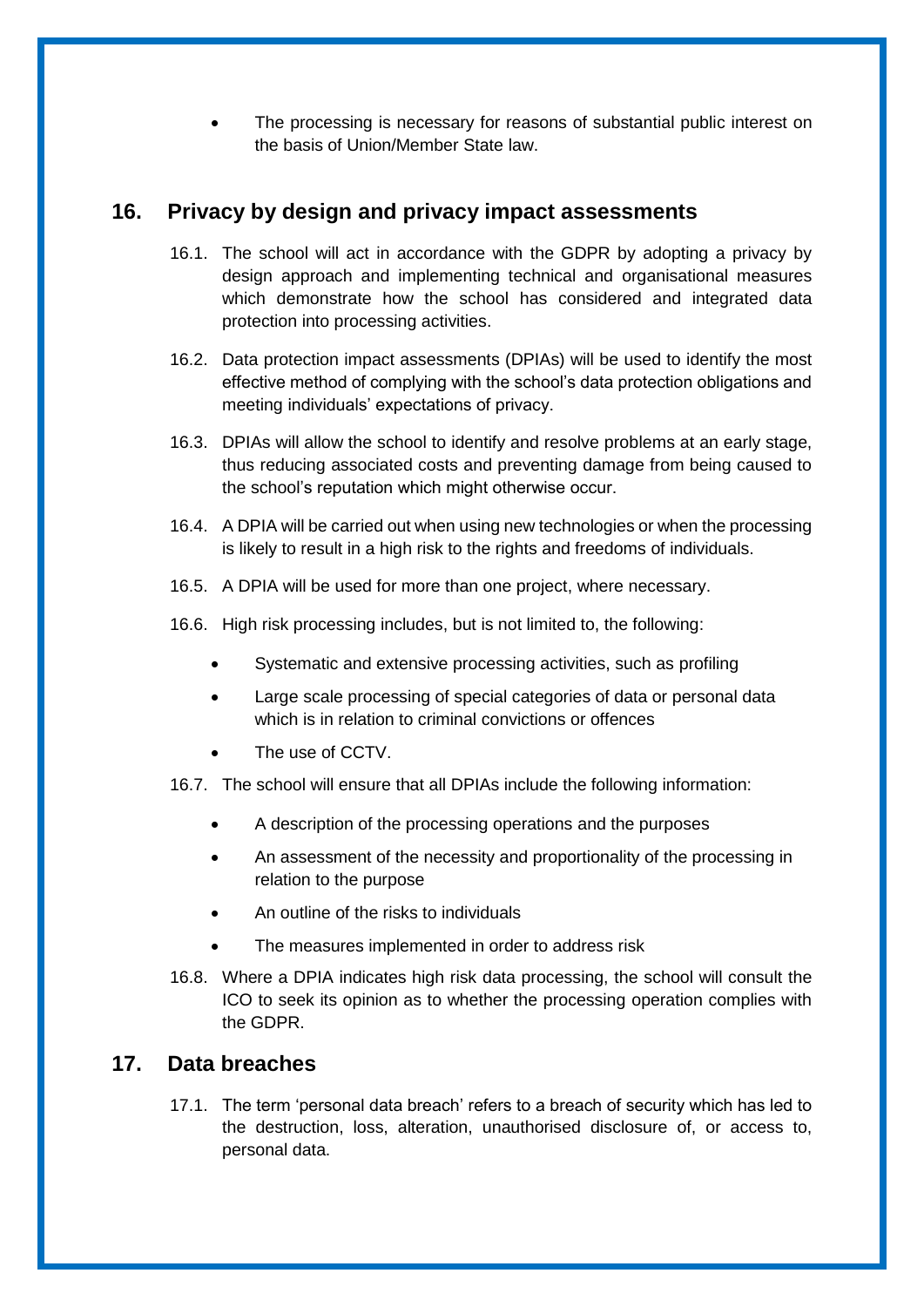- 17.2. The Head Teacher will ensure that all staff members are made aware of, and understand, what constitutes a data breach as part of their CPD training.
- 17.3. Where a breach is likely to result in a risk to the rights and freedoms of individuals, the relevant supervisory authority will be informed.
- 17.4. All notifiable breaches will be reported to the relevant supervisory authority within 72 hours of the school becoming aware of it.
- 17.5. The risk of the breach having a detrimental effect on the individual, and the need to notify the relevant supervisory authority, will be assessed on a caseby-case basis.
- 17.6. In the event that a breach is likely to result in a high risk to the rights and freedoms of an individual, the school will notify those concerned directly.
- 17.7. A 'high risk' breach means that the threshold for notifying the individual is higher than that for notifying the relevant supervisory authority.
- 17.8. In the event that a breach is sufficiently serious, the public will be notified without undue delay.
- 17.9. Effective and robust breach detection, investigation and internal reporting procedures are in place at the school, which facilitate decision-making in relation to whether the relevant supervisory authority or the public need to be notified.
- 17.10. Within a breach notification, the following information will be outlined:
	- The nature of the personal data breach, including the categories and approximate number of individuals and records concerned
	- The name and contact details of the DPO
	- An explanation of the likely consequences of the personal data breach
	- A description of the proposed measures to be taken to deal with the personal data breach
	- Where appropriate, a description of the measures taken to mitigate any possible adverse effects
- 17.11. Failure to report a breach when required to do so may result in a fine, as well as a fine for the breach itself.

#### <span id="page-15-0"></span>**18. Data security**

- 18.1. Confidential paper records will be kept in a locked filing cabinet, drawer or safe, with restricted access.
- 18.2. Confidential paper records will not be left unattended or in clear view anywhere with general access.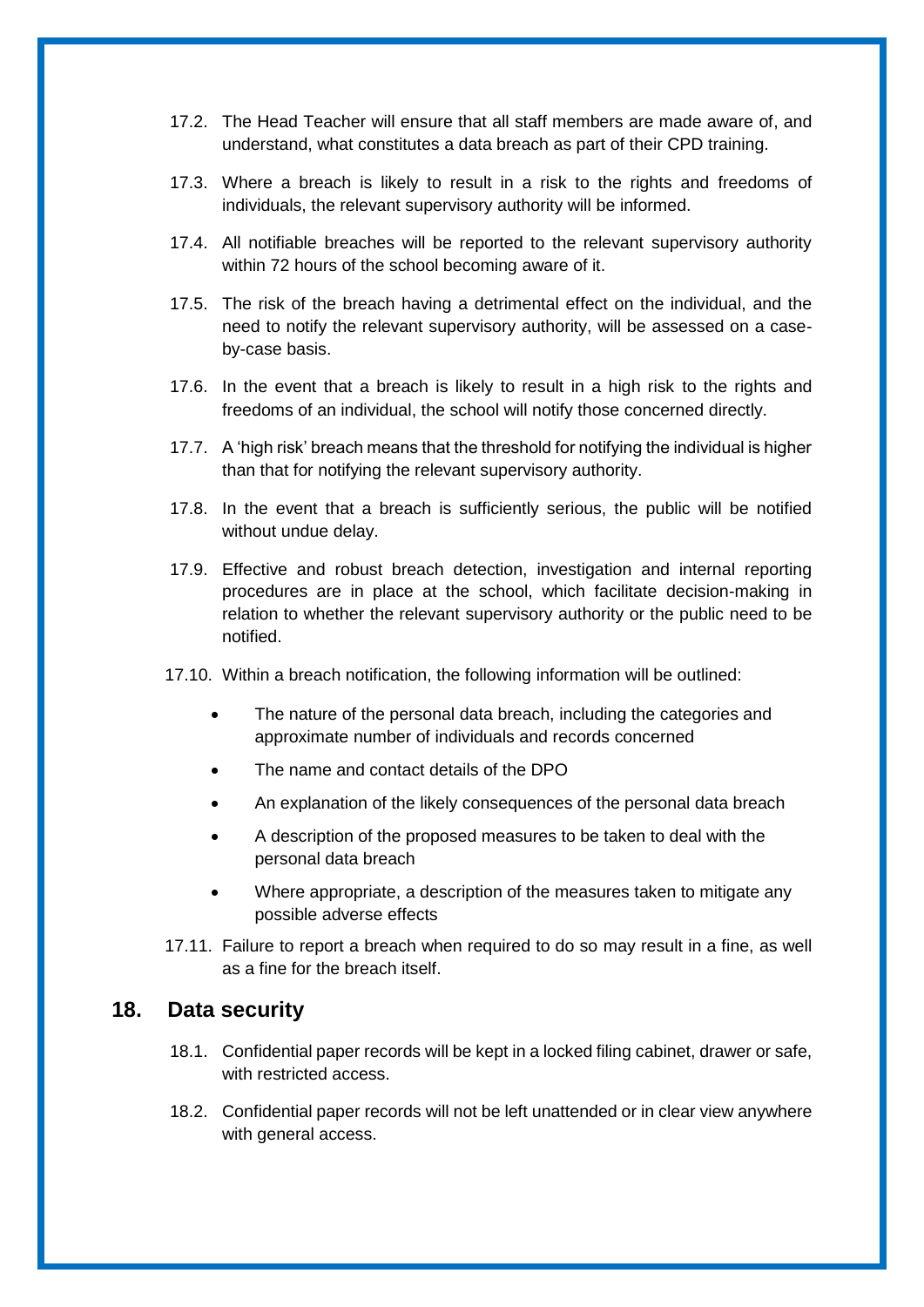- 18.3. Digital data is coded, encrypted or password-protected, both on a local hard drive and on a network drive that is regularly backed up off-site.
- 18.4. Where data is saved on removable storage or a portable device, the device will be kept in a locked filing cabinet, drawer or safe when not in use.
- 18.5. Memory sticks will not be used to hold personal information unless they are password-protected and fully encrypted.
- 18.6. All electronic devices are password-protected to protect the information on the device in case of theft.
- 18.7. Where possible, the school enables electronic devices to allow the remote blocking or deletion of data in case of theft.
- 18.8. Staff and governors will not use their personal laptops or computers for school purposes.
- 18.9. All necessary members of staff are provided with their own secure login and password, and every computer regularly prompts users to change their password.
- 18.10. Emails containing sensitive or confidential information are password-protected if there are unsecure servers between the sender and the recipient.
- 18.11. Circular emails to parents are sent blind carbon copy (bcc), so email addresses are not disclosed to other recipients.
- 18.12. When sending confidential information by fax, staff will always check that the recipient is correct before sending.
- 18.13. Where personal information that could be considered private or confidential is taken off the premises, either in electronic or paper format, staff will take extra care to follow the same procedures for security, e.g. keeping devices under lock and key. The person taking the information from the school premises accepts full responsibility for the security of the data.
- 18.14. Before sharing data, all staff members will ensure:
	- They are allowed to share it.
	- That adequate security is in place to protect it.
	- Who will receive the data has been outlined in a privacy notice.
- 18.15. Under no circumstances are visitors allowed access to confidential or personal information. Visitors to areas of the school containing sensitive information are supervised at all times.
- 18.16. The physical security of the school's buildings and storage systems, and access to them, is reviewed on a daily basis as part of site maintenance, but termly externally by an external service provider (Elite Health & Safety). If an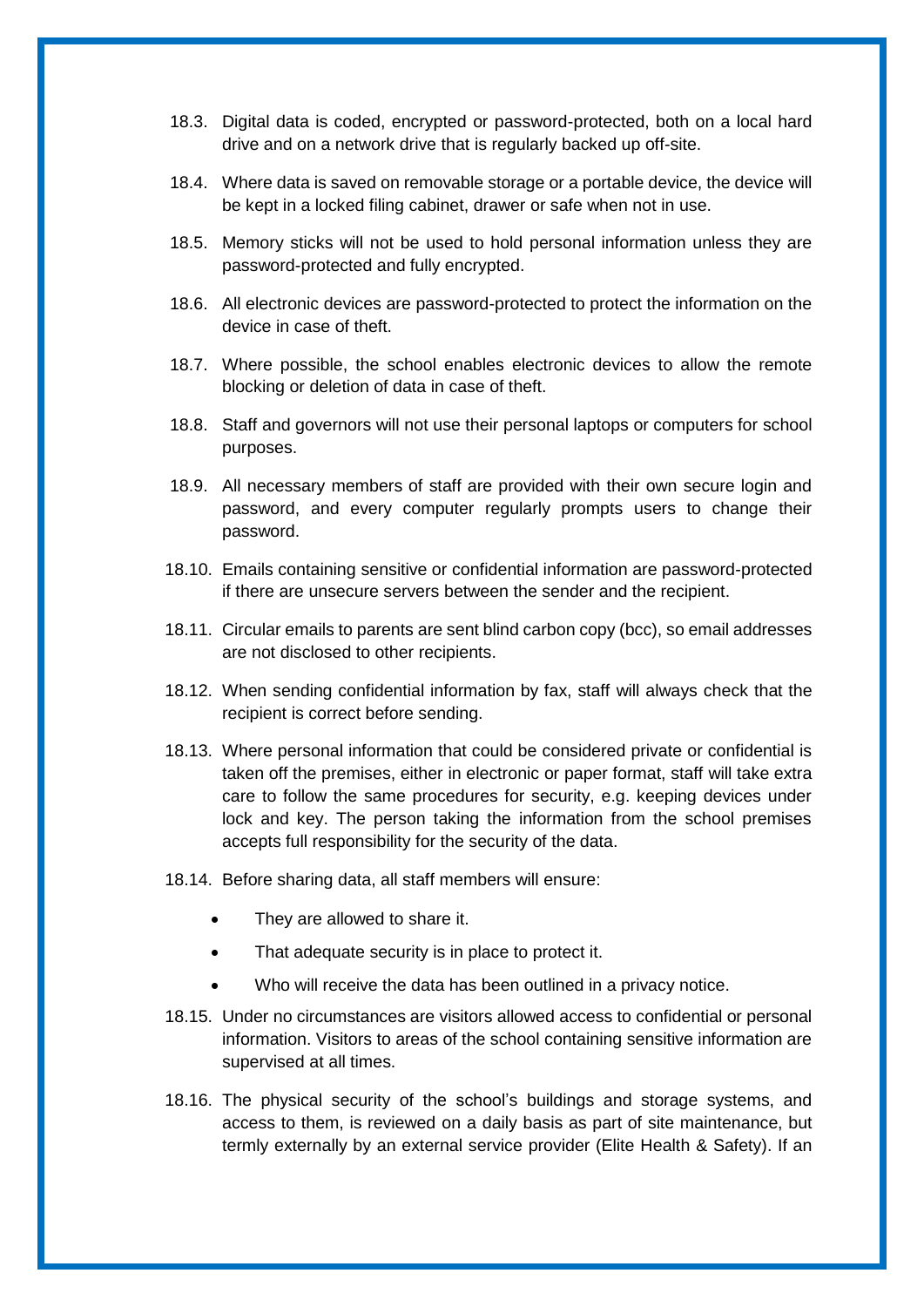increased risk in vandalism/burglary/theft is identified, extra measures to secure data storage will be put in place.

- 18.17. St Francis Xavier takes its duties under the GDPR seriously and any unauthorised disclosure may result in disciplinary action.
- 18.18. The school business manager supported by the office manager, CIG and data controller - is responsible for continuity and recovery measures are in place to ensure the security of protected data.

#### <span id="page-17-0"></span>**19. Publication of information**

- 19.1. St Francis Xavier, as part of the Saint Catherine of Siena MAC, publishes a publication scheme on the SCOS MAC website outlining classes of information that will be made routinely available, including:
	- Policies and procedures
	- Minutes of meetings
	- Annual reports
	- Financial information
- 19.2. Classes of information specified in the publication scheme are made available quickly and easily on request.
- 19.3. St Francis Xavier will not publish any personal information, including photos, on its website without the permission of the affected individual.
- 19.4. When uploading information to the school website, staff are considerate of any metadata or deletions which could be accessed in documents and images on the site.

# <span id="page-17-1"></span>**20. CCTV and photography**

- 20.1. The school understands that recording images of identifiable individuals constitutes as processing personal information, so it is done in line with data protection principles.
- 20.2. The school notifies all pupils, staff and visitors of the purpose for collecting CCTV images via notice boards, letters and email.
- 20.3. Cameras are only placed where they do not intrude on anyone's privacy and are necessary to fulfil their purpose.
- 20.4. All CCTV footage will be kept for 24 months for security purposes; the Senior ICT Network Manager and Head Teacher are responsible for keeping the records secure and allowing access.
- 20.5. The school will always indicate its intentions for taking photographs of pupils and will retrieve permission before publishing them.